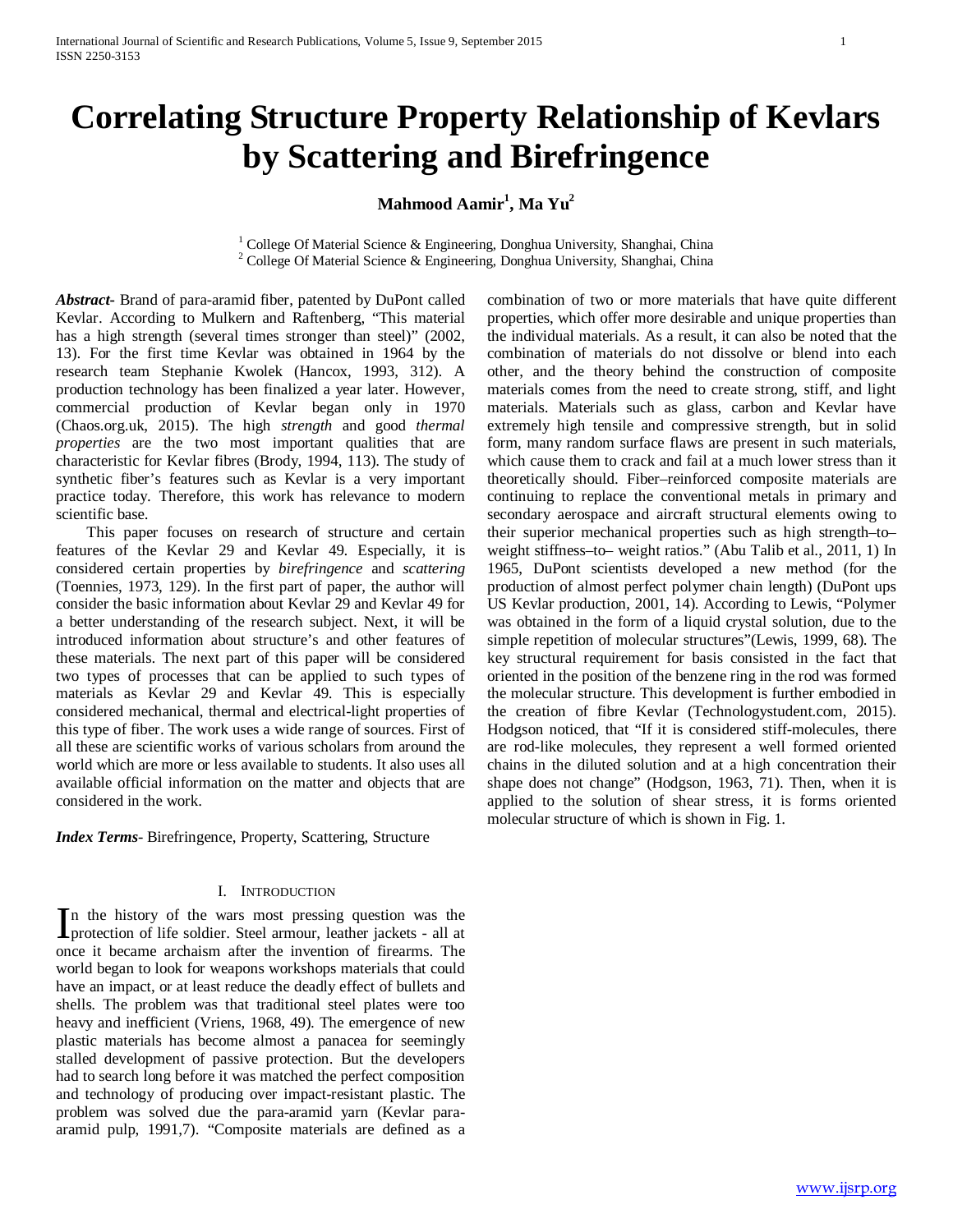

## **Figure 1: Rod-like fiber structure by the radial stacking of hydrogen-bonded sheets. (Dupont.com, n.d., 4)**

 The fibril structure of Kevlar has been suggested by Panar et al., as being shown on Figure 2, where ripped end of a PPTA fiber is visible (1983).



**Figure 2: Bundles of PPTA fibrils**

 Surface of a PPTA fiber is shown of Figure 3 (A), the image has been obtained using transmission electron microscope (TEM). The fibrils are approximately 600 nm wide and several centimetres long (Panar et al., 1983). Skin-core structure of etched PPTA fibers can be seen on Figure 3 (B). The image has been created by scanning electron microscope (SEM), with ends of the fiber cut using plasma technique to study skin-core structure of the fibre. These images shown to Panar et al. that while skin fibres are perfectly oriented, core ones are imperfectly packed inside the fiber (1983).



**Figure 3: (A) The etched surface of PPTA fiber by TEM. (B) Skin-core structure of PPTA fibers by SEM (Panar et al., 1983).**

### II. .METHODOLOGY

 "There are several different grades of Kevlar, but the most common types of Kevlar are Kevlar 49 (composites grade) and Kevlar 29 (ballistics grade). Fibre Glast only carries Kevlar 49 fabrics. These fabrics are developed specifically for composite reinforcement. They can be used with Epoxy, Vinyl Ester or Polyester Resins to create a rigid laminate." (Fibre Glast Blog, 2013)

 For these work it can be used any Kevlar sample. Since this material is actively used for over 30 years, it is no problem to find or buy a pattern of a certain type of fibers of the finished product (helmet, body armour and so on). To begin, it is necessary to understand the basic principles of research. Since it is a popular method of structure research and materials' properties, it is necessary to consider the case and noted some already known results. It uses a large set of resources that include books, scientific articles and so on.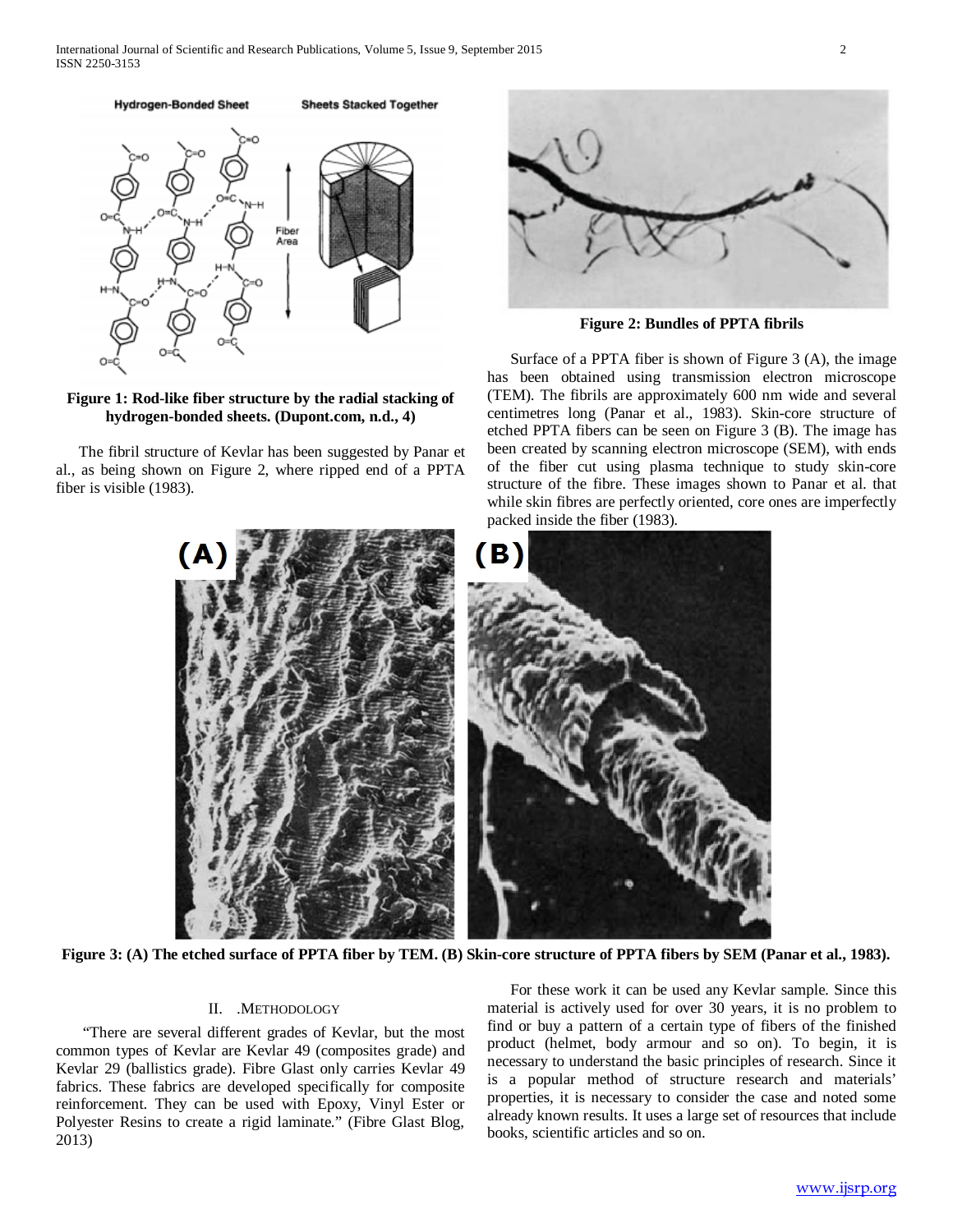In general, the birefringence is the effect of splitting the light beam into two components in anisotropic media. It was first discovered by Danish scientist Rasmus Bartholin in the crystal of Iceland spar. If the light beam is incident perpendicularly to the crystal surface, this surface it splits into two beams (Fewster, 2003, 40). The first beam continues to spread directly and called ordinary (o), the second is deflected to the side, and is called extraordinary (e). "Birefringence (double refraction) of a fibre is the difference between the refractive index of the fibre along its axis and across the fibre axis." (Abu Talib et al., 2011, 3) The method of stress strain measurement for characterization of synthetic fibers is a well known technique. Fibers with a high tensile modulus can be classified as high performance fiber. In considering the stress-strain curve of Kevlar 49, it is clear that there is linear relationship indicates that the behavior of the material (in general elastic behavior) on not big extensions. As a result, it can be concluded that since Kevlar has sufficient specific strength (ratio of the strength to specific gravity) (Mechanical properties of hybrid, 1988, 80), this material is quite unfit for use as reinforcement for composite materials. This method is particularly useful in those cases where the robot is carried out with Kevlar par amid fiber. The main feature of these fibers is that they provide high modulus and high strength (Ericksen, 1979, 227). This is possible due to the highly oriented, highly crystalline structure of the solid chain. Despite the fact that it is fairly easy to measure the stress-strain behavior of Kevlar fibers, however birefringence of such materials is too high to be measured by ordinary methods (Lee, 1989, 201). "The value of optic birefringence for Kevlar 29 fiber is 0.625 and that for Kevlar 49 fiber, 0.662; the form birefringence correction was not reported in either case. Due to the presence of radial structure, Kevlar also exhibits lateral birefringence in the range of 0.022-0.065 (McIntyre, 2005, 31). Strain birefringence has also been reported in Kevlar and it has been concluded that birefringence increases with strain even at relatively constant fibre modulus" (Kumar, 1990, 53).

 In generally, scattering of particles that change of the motion direction of the particles resulting from collisions with other particles (Cohen et.al., 1992, 43). Quantitatively, the scattering is characterized by effective cross-section (Barakat and Hamza, 1990, 90). This is usually considered a common experimental situation, when the particle hits the other particle (target), which can be considered fixed. After the collision, the particle changes its direction of motion, and the target particle is experiencing the impact. The system of reference in which the target is fixed, called the lab. Theoretically, it is more convenient to consider the scattering in the frame center of inertia, limited relative motion of the particles (Udd, 1992, 331). For example, in the case of two-particle scattering in the centre of mass scattering problem is reduced to a single particle with the reduced mass on a stationary target. One of the parts of nuclear physics and particle physics is a specific theory which is based on elastic scattering. This process is characterized by the fact that the kinetic energy of the particles is always saved if the point belongs to the particle point of the center of mass frame (Toennies, 1973, 129). However there is one nuance, the direction of this propagation is changed. Also it should be noted that the processes of scattering processes usually are explained process for which the total kinetic energy of the system will remain.

In the case of Kevlar there are many methods. Apparent crystallite size in Kevlar is 6.5, 5.3> 10.9 nm measure from (110), (200) and (006) reflections respective using wide angle Xray scattering (WAXS). Based primarily on electron microscopy observation and peeled sections of Kevlar, it was concluded that the super molecular structure has radically oriented crystallites. This fibre is also characterized by pleated structure being about 170 and it overall fibre structure being fibrillar" (Kumar, 1990, 52). These findings only reaffirm sufficient specificity of Kevlar as usefulness composite many goals material. That is why such research is very important.

 Diffractogram of the Figure 4 was obtained from Kevlar fiber with a 3 mm 16 diameter X-ray beam at the ESRF (European Synchrotron Radiation Facility) synchrotron source.



**Figure 4: Wide-angle X-ray diffraction data from a Kevlar fiber using 3 mm diameter beam (λ 0.08 nm). (b) Plot of the Herman's orientation function (Murthy, 2004).**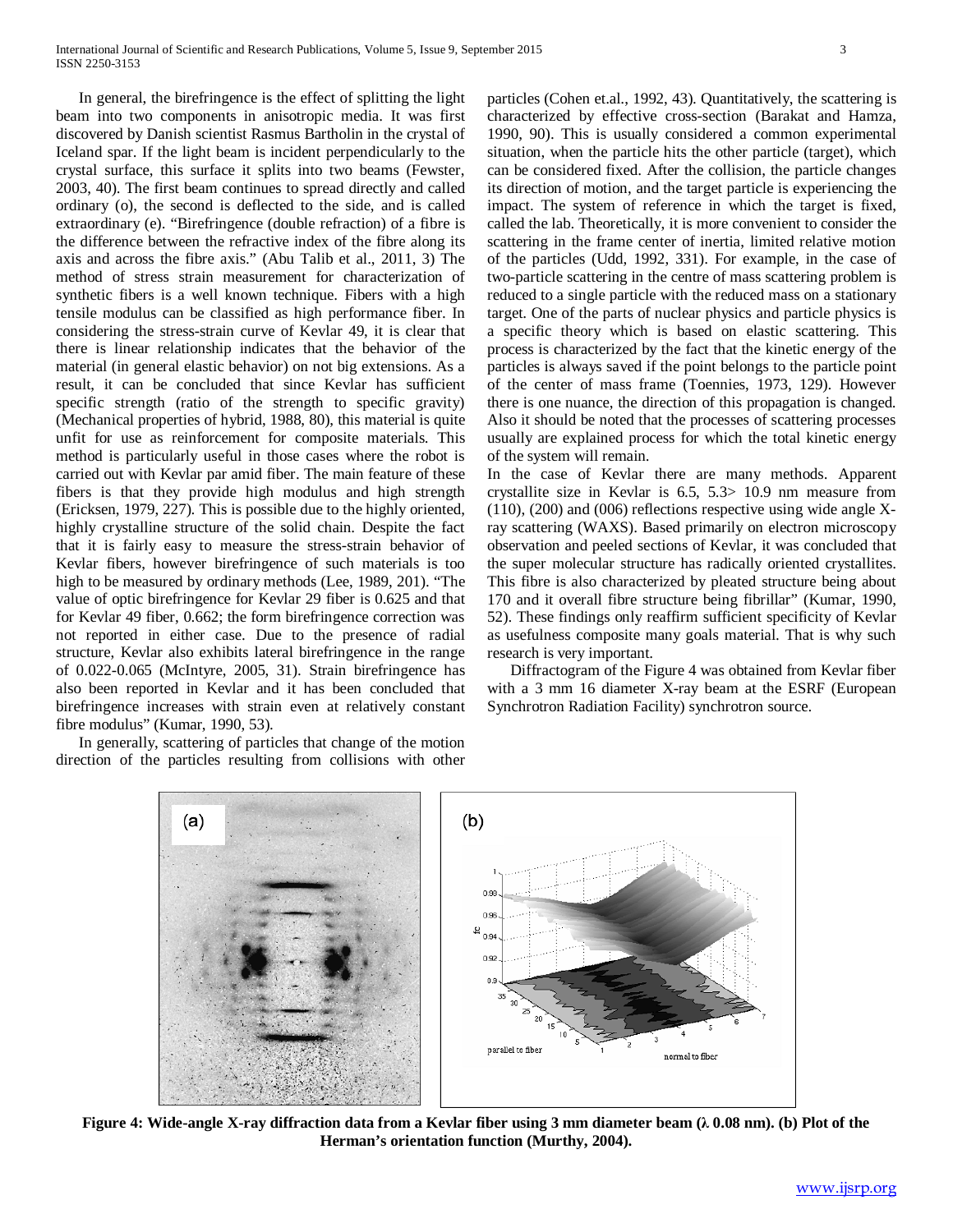Hindeleh and Abdo (1989) reported that "the angular range of the diffraction angle 2θ of the peaks of the (110) and the (200) reflection-planes is 12-35°", and after 35° the scan gave flat intensity curves (Ahmed, 2014). Figure 5 illustrates the WAXD patterns of the equatorial and meridional scan of Kevlar 29 and Kevlar 49 fibres.



III. RESULTS

 Depending on the process conditions the hood, it is possible to obtain two basic types of fiber Kevlar - a material with high modulus of elasticity and a smaller elongation, or a material with a large elongation and a lower modulus. These materials have received trademark Kevlar 29 and Kevlar 49. Table 1 shows the properties of all types of these two types of fibres. As already noted, the main difference is the modulus of elasticity and elongation at break. Kevlar 29 has an elongation at break of 3.6% vs. 2.4% for the Kevlar 49, and on the modulus of elasticity of Kevlar 49 almost 30% higher than Kevlar 29. Besides factor of depending on the strength of the fiber twist it can be considered in detail the effect of the number additions of the threads during the formation of Kevlar cord on his strength. High level Kevlar properties observed not only at high temperatures but also at low arctic temperatures. At a temperature of  $-46\degree$  C the strength does not change, modulus increases slightly, lengthening also does not change, both along and across the fibers. Thus, the data show high performance Kevlar fibers not only at high but also at low temperatures, which has significant practical importance.

**Figure 5: WAXD patterns of Kevlar fibres for (A) Kevlar 29, and (B) Kevlar 49.**

| Properties                 | Unit          | Kevlar <sub>29</sub> | Kevlar 49   |
|----------------------------|---------------|----------------------|-------------|
| Type                       | denier (dtex) | 1500 (1670)          | 1140 (1270) |
| Density                    |               | 1.44                 | 1.44        |
| <b>Breaking Strength</b>   |               | 338                  | 264         |
| <b>Breaking Tenacity</b>   | <b>MPa</b>    | 2920                 | 3000        |
| Tensile Modulus            | <b>MPa</b>    | 70500                | 112400      |
| <b>Elongation at Break</b> | $\%$          | 3.6                  | 2.4         |

### **Table1: Some mechanical properties of Kevlar 29 and Kevlar 49. (Dupont.com, n.d. 9)**

 The polymer chains orientation is much more perfect in Kevlar 49 than in Kevlar 29. The reason for this is the fact that Kevlar 49 is made by the heat treating process of dried Kevlar 29 under tension at high temperature, hence passage of the water molecules is much smaller in Kevlar 49 (Ahmed, 2014).

 The most important characteristic of the strength properties of the Kevlar fibers is depending of the strength fiber on the exposure time at various temperatures. These data are shown in

Fig. 6. As can be seen from the figure, at temperatures up to 155 ° C, the strength of Kevlar fiber varies little (3-4%). When the temperature rises to 175 ° C, change in strength for 125 decreases almost 3 times. The temperature of 245 ° C is critical at this temperature Kevlar fiber can be exhibited only for 25 hours with a decrease in the strength of 2-2.5. Thus, it is seen that in the temperature range up to 195 $\degree$  C Kevlar fiber effectively preserves the strength properties for a long time.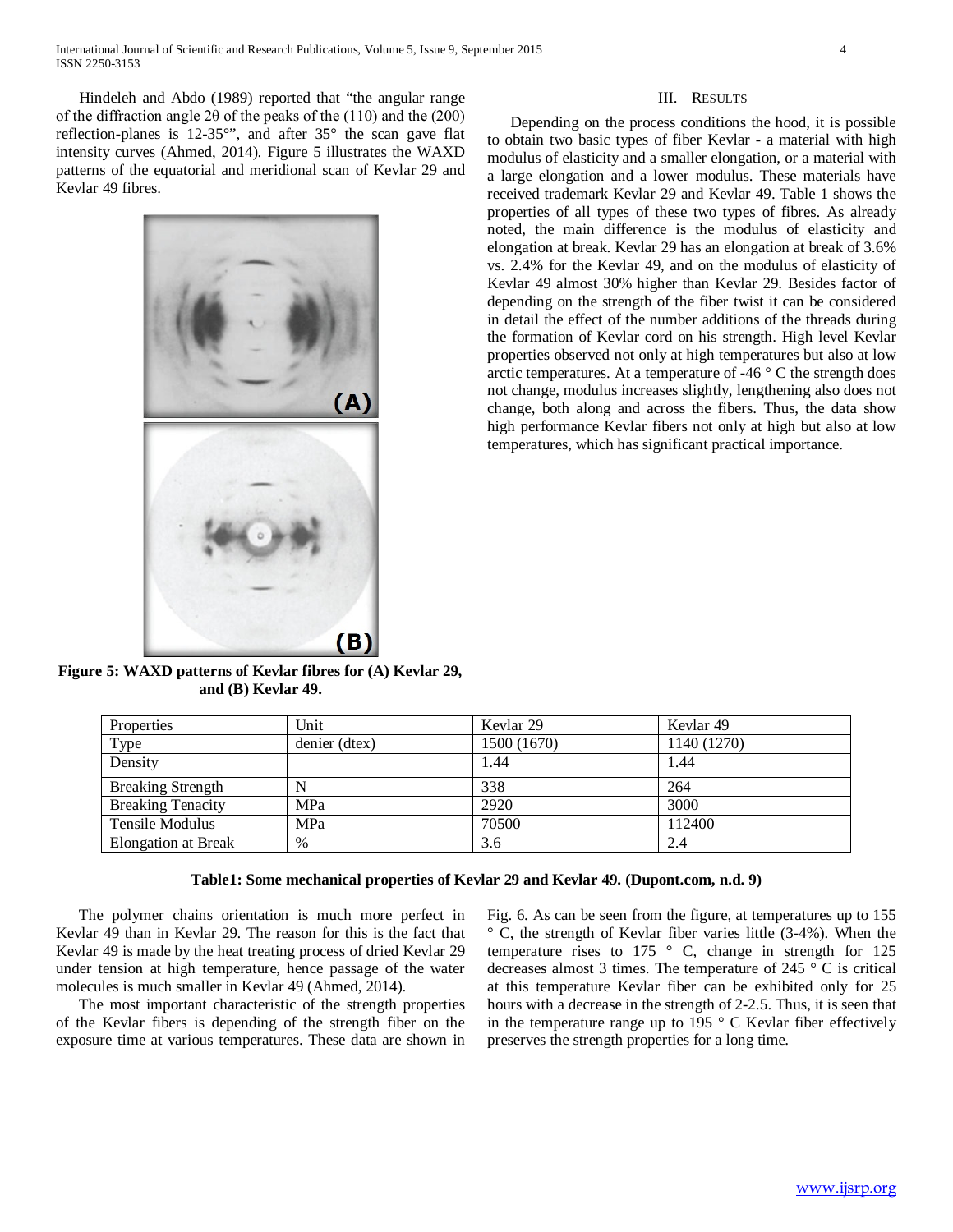

**Figure 6: Kevlar fiber strength as a function of dwell time at different temperatures.**

**Figure 7 shows stress–strain curves and plot of relationship between strain and loss factor of Kevlar 49.**



**Figure 7: Plot of stress and loss factor versus strain in Kevlar 49, shown up to a failure strain of 0.02 (Raja et al., 2014).**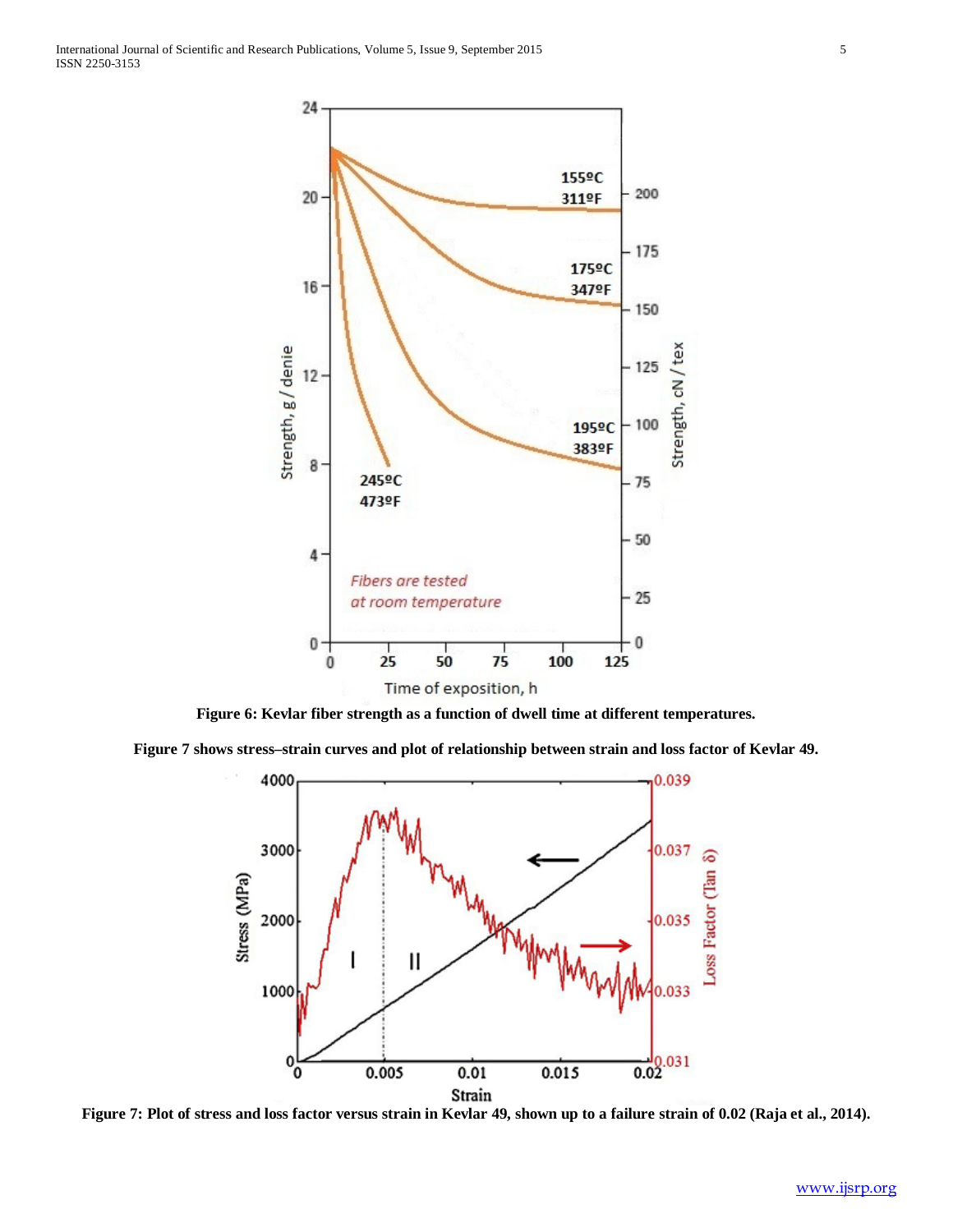#### **Table 2 summarizes the hydrolytic stability of fibers Kevlar for exposures up to 40 hours. It was shown that in these cases, the strength is retained more than 80%.**

| Exposition, hours | Retention strength,% |
|-------------------|----------------------|
|                   | 100                  |
| 20                | 96                   |
| 40                | u                    |

Table 2: The hydrolytic stability of the fiber Kevlar

 The most important issue of stability to external influences Kevlar is its interaction with ultraviolet radiation. Figure 8 shows the absorption spectra of Kevlar fiber of radiation from sunlight. It can be seen that there is an overlapping zone with a wavelength of 300 to 480 nm, wherein the active Kevlar absorbs ultraviolet radiation of the solar spectrum.



**Figure 8.: Aliasing of the Kevlar fiber absorption and sunlight**

#### IV. DISCUSSION AND CONCLUSIONS

 From the preceding paragraphs it is clear that these two types of Kevlar – Kevlar 29 and Kevlar 49 have some similar properties and at the same time very different. The comparison shows that Kevlar fiber is less durable than glass fibers and there is at high of carbon fibers in this context. On the other hand, its modulus of elasticity even surpasses the glass fibers, and there is close to a high strength polyethylene. Certainly almost twice yield carbon fiber and steel wire. With regard to the elongation at break, Kevlar fibers are on one level with high strength polyethylene, steel wire, and significantly higher than the carbon fiber. Polyamide and polyester yarns are strongest than Kevlar. Data show that the Kevlar fibers are very high-tech and provide a high level of workability of the polymer fibers.

 In conclusion it is worth say that materials such as Kevlar 29 and Kevlar 49 are quite complex composites. Despite the fact

that their active use began in the 70s of the last century, and now they still remain relevant materials for integrated research. Such techniques as scattering and birefringence are powerful mechanisms for research and not only mechanical properties of various kinds of materials, including for Kevlar. That is why, active using of such techniques is very important for understanding of nature.

#### **REFERENCES**

- [1] Kevlar 29 and Al2O3 powder/epoxy composite plates using an analytical approach. Scientific Research and Essays, [online] 6(21), pp.4455-4463. Available at: http://www.academia.edu/2829412/Mechanical\_properties\_of\_interlaminer \_Kevlar\_29\_and\_Al2O3\_powder\_epoxy\_composite\_plates\_using\_an\_analy tical\_approach [Accessed 3 Jun. 2015].
- [2] Ahmed, D., Hongpeng, Z., Haijuan, K., Jing, L., Yu, M., & Muhuo, Y.. (2014). Microstructural developments of poly (p-phenylene